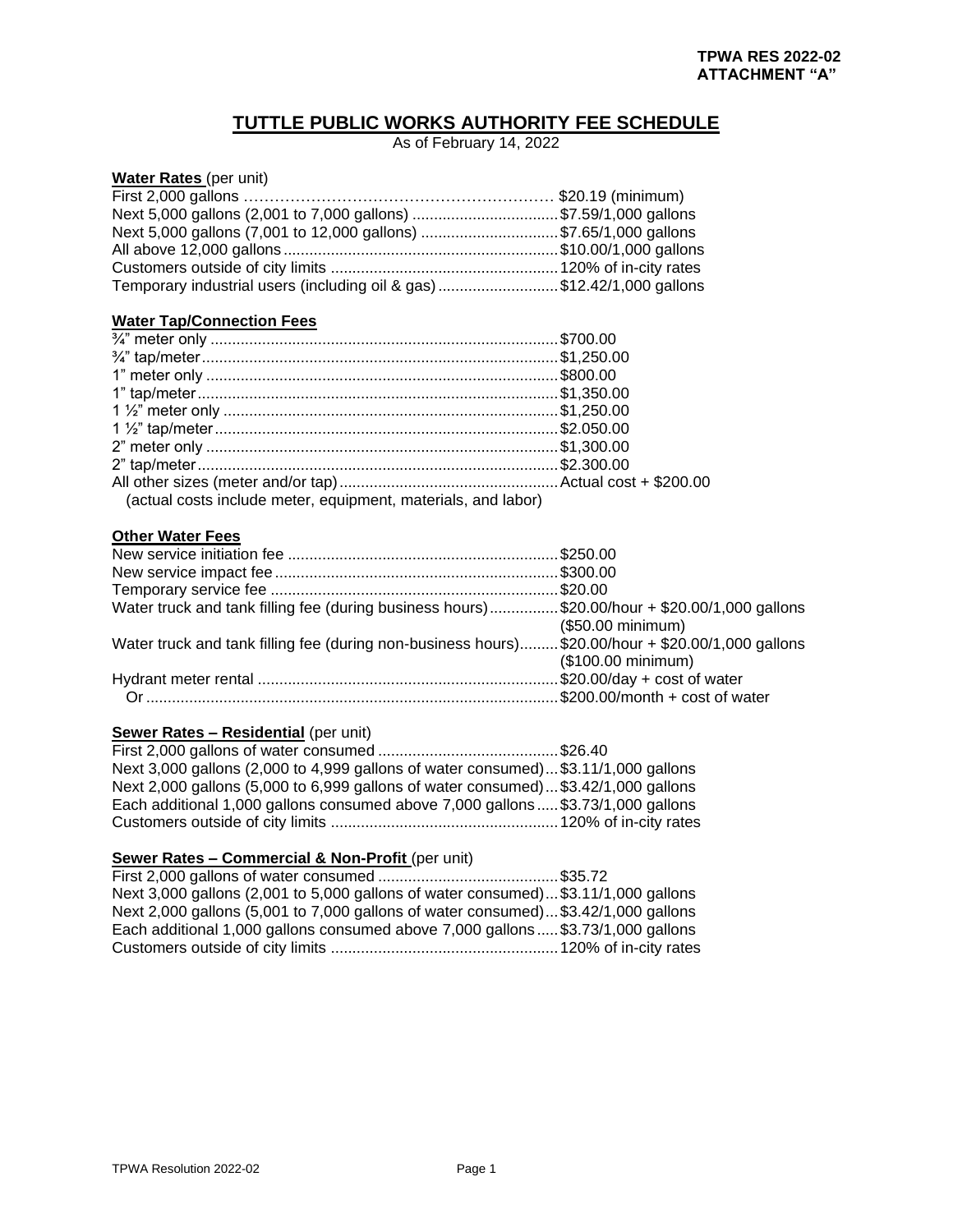# **Other Sewer Fees**

| Residential tap fee (if tap and line installed by City/TPWA)\$2,000.00              |                    |
|-------------------------------------------------------------------------------------|--------------------|
| Residential line connection fee (if tap and line installed by developer) \$1,000.00 |                    |
| Commercial tap fee (if tap and line installed by City/TPWA) \$10,000.00             |                    |
| Commercial line connection fee (if tap and line installed by developer)\$1,000.00   |                    |
|                                                                                     |                    |
|                                                                                     |                    |
|                                                                                     | of property served |

# **Natural Gas Rates** (per unit)

| delivery, line loss, $+$ \$4.00/mcf used |
|------------------------------------------|
|                                          |

### **Natural Gas Tap/Connection Fees**

| Excess Flow Valve (EFV) installation on existing service\$1,000.00 |  |
|--------------------------------------------------------------------|--|

## **Other Natural Gas Fees**

# **Sanitation Rates Residential (per unit)**

| Single polycart – disability assistance/senior citizen \$19.62  |  |
|-----------------------------------------------------------------|--|
|                                                                 |  |
| Recycling polycart - disability assistance/senior citizen\$1.83 |  |

# **Sanitation Rates Commercial (per unit)**

# **Dumpster Rates** (per unit)

| Dumpster Size         | 2 Yard   | 3 Yard   | 4 Yard   | 6 Yard   | 8 Yard   |
|-----------------------|----------|----------|----------|----------|----------|
| 1x per week           | \$63.85  | \$75.75  | \$90.87  | \$117.96 | \$148.25 |
| 2x per week           | \$106.05 | \$123.37 | \$140.68 | \$175.31 | \$203.44 |
| Extra Lift (per lift) | \$31.82  | \$37.01  | \$42.20  | \$52.60  | \$61.04  |

#### **Sanitation Rates Other**

Single-Use Prepaid Trash Bags.....................................................\$2.00 each